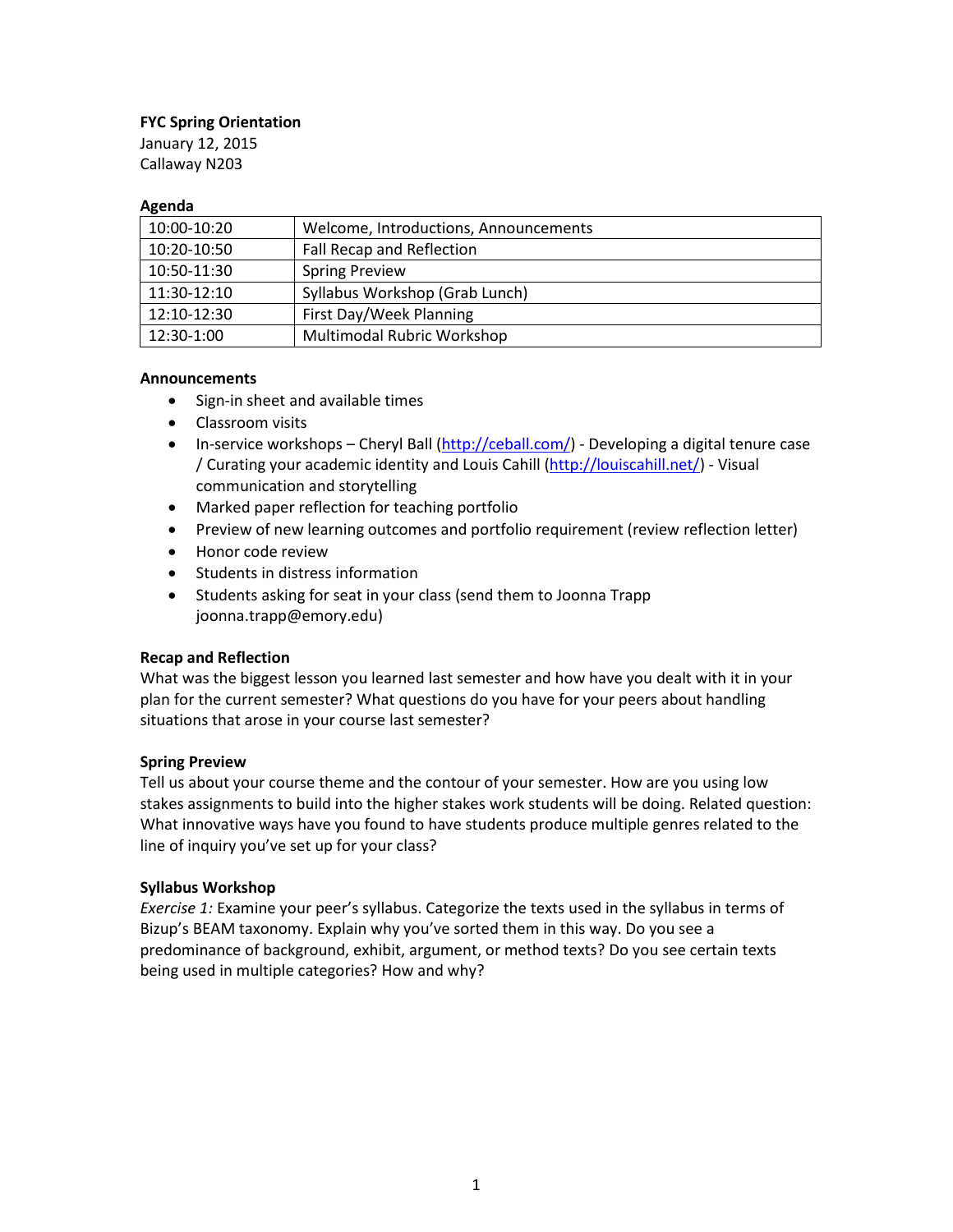| <b>Background texts:</b> |  |
|--------------------------|--|
| Exhibit texts:           |  |
|                          |  |
|                          |  |
| Argument texts:          |  |
|                          |  |
| Method texts:            |  |
|                          |  |
|                          |  |

How would you characterize the difference between Eng 101 and Eng 181 in terms of the BEAM model (i.e., using Bizup's article as a method text or lens)? Where do the chief similarities lie? What kind of a visual might you produce to show these differences and similarities?

*Exercise 2:* Pick one assignment in your peer's syllabus that asks students to produce a traditional classroom genre like "research paper" and make a recommendation about how your peer might introduce a multimodal element or writing in an alternative genre. See Traci Gardner's *Designing Writing Assignments* [Chapter 4](http://wac.colostate.edu/books/gardner/chapter4.pdf)

[\(http://wac.colostate.edu/books/gardner/chapter4.pdf\)](http://wac.colostate.edu/books/gardner/chapter4.pdf) for ideas.

#### **First Day/Week Planning**

How will you avoid a dull, first-day march through of the syllabus and

- Help students to get to know each other?
- Have students engage immediately in the kinds of meaning making you are planning for the semester?
- Get students to acknowledge their familiarity with important course policies?

#### **Multimodal Rubric**

Develop tiered performance descriptions for one criteria adapted by Cheryl Ball (2012, p. 66) from USC's [Institute for Multimedia Literacy:](http://cinema.usc.edu/faculty/iml.cfm)

- Conceptual core
- Research component
- Form and content
- **•** Creative realization
- Audience
- **•** Timeliness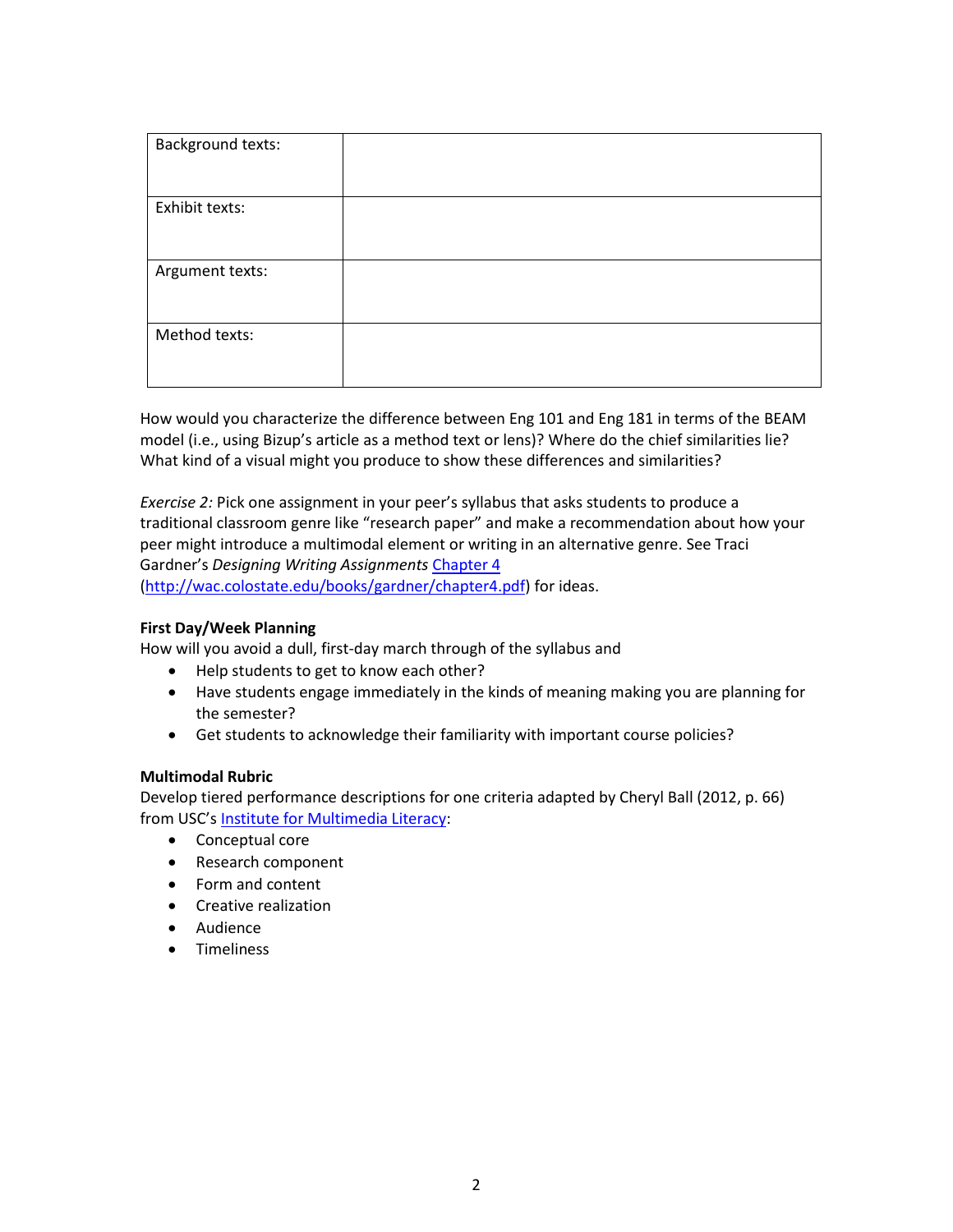You can use the descriptions (reproduced on the back of this page) and structure (reproduced below) from the University of South Florida's [detailed rubric](http://myreviewers.com/wp-content/uploads/2013/05/MyReviewersRubric.pdf) as examples.

| <b>Criteria</b> | <b>Emerging</b><br>$\bf{0}$ | $\overline{1}$ | <b>Developing</b><br>$\overline{2}$ | $\overline{\mathbf{3}}$ | <b>Mastering</b><br>$\overline{\mathbf{4}}$ |
|-----------------|-----------------------------|----------------|-------------------------------------|-------------------------|---------------------------------------------|
|                 |                             |                |                                     |                         |                                             |
|                 |                             |                |                                     |                         |                                             |
|                 |                             |                |                                     |                         |                                             |
|                 |                             |                |                                     |                         |                                             |

You might also use the following samples of student work to help you think through or test your descriptions.

| My Literacy Narrative - A Musical | http://mygracefulnarrative.weebly.com/                |
|-----------------------------------|-------------------------------------------------------|
| Journey                           |                                                       |
| Accessibility at Emory            | http://mebeingproductive.weebly.com/accessibility-at- |
|                                   | emory-26.html                                         |
| English 101 Project               | http://ericrose.weebly.com/english-101-project.html   |
| Final Autoethnography             | http://jrnorthhome.weebly.com/final-                  |
|                                   | autoethnography.html                                  |
| <b>Multilingual Minds</b>         | http://kdgolds.weebly.com/multilingual-minds.html     |
| <b>Digital Story</b>              | http://jincheng94.weebly.com/digitalelectronic.html   |
| Gossip Girl                       | http://gossipgirl.aarongoldsman.com/                  |
| <b>Video Presentation</b>         | http://aamirabrown.com/video-presentation/            |
| Mapping Fun Home                  | http://castafford.com/mapping-fun-home/               |